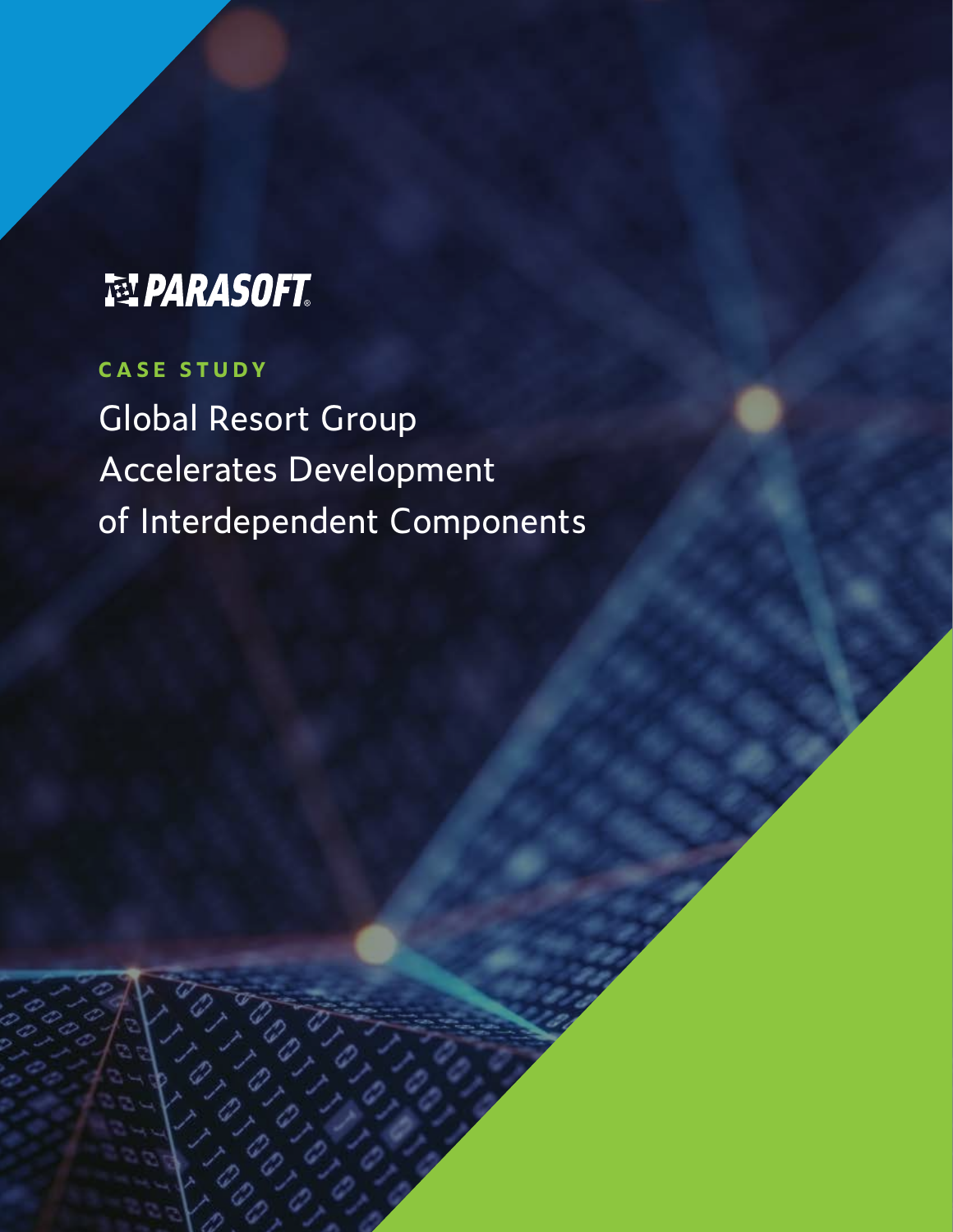#### **SUMMARY**

A global resort group needed to roll out a new heterogeneous, distributed system that involved numerous contractors developing interdependent components in parallel. Parasoft's service virtualization allowed the organization to eliminate development deadlocks that stemmed from this extreme interdependency. By simulating the expected behavior of "not yet implemented" components across multiple protocols and technologies (JSON, MQ, JMS, REST, SOAP, and so on), the organization enabled each contractor to start developing and testing their assigned components without waiting for dependencies.

#### **THE CHALLENGE: ACCELERATE DEVELOPMENT OF A HIGHLY INTERCONNECTED SYSTEM FOR A KEY BUSINESS-CRITICAL INITIATIVE**

A global resort group invested heavily in creating a new system for increasing revenues while enhancing the guest experience. The system was designed to give select guests special offers, entry to exclusive resort areas, and a fast, easy way to purchase products and services. This system was being deployed throughout the resort and also involved a number of community partners.

From a technical perspective, the system was designed to operate in a very decentralized and asynchronous manner. Numerous contractors were selected to build the various system components that needed to interact seamlessly. These disparate systems were expected to communicate via a number of technologies and protocols, including JSON, MQ, JMS, REST, SOAP, PoX, and more.

To accelerate the deployment of this system, the organization needed each contractor to build their assigned components in parallel with the others. Yet, since the system components were inextricably intertwined, almost every contractor needed to develop and test against other contractors' systems and those were inevitably stalled, waiting on access to additional dependencies.

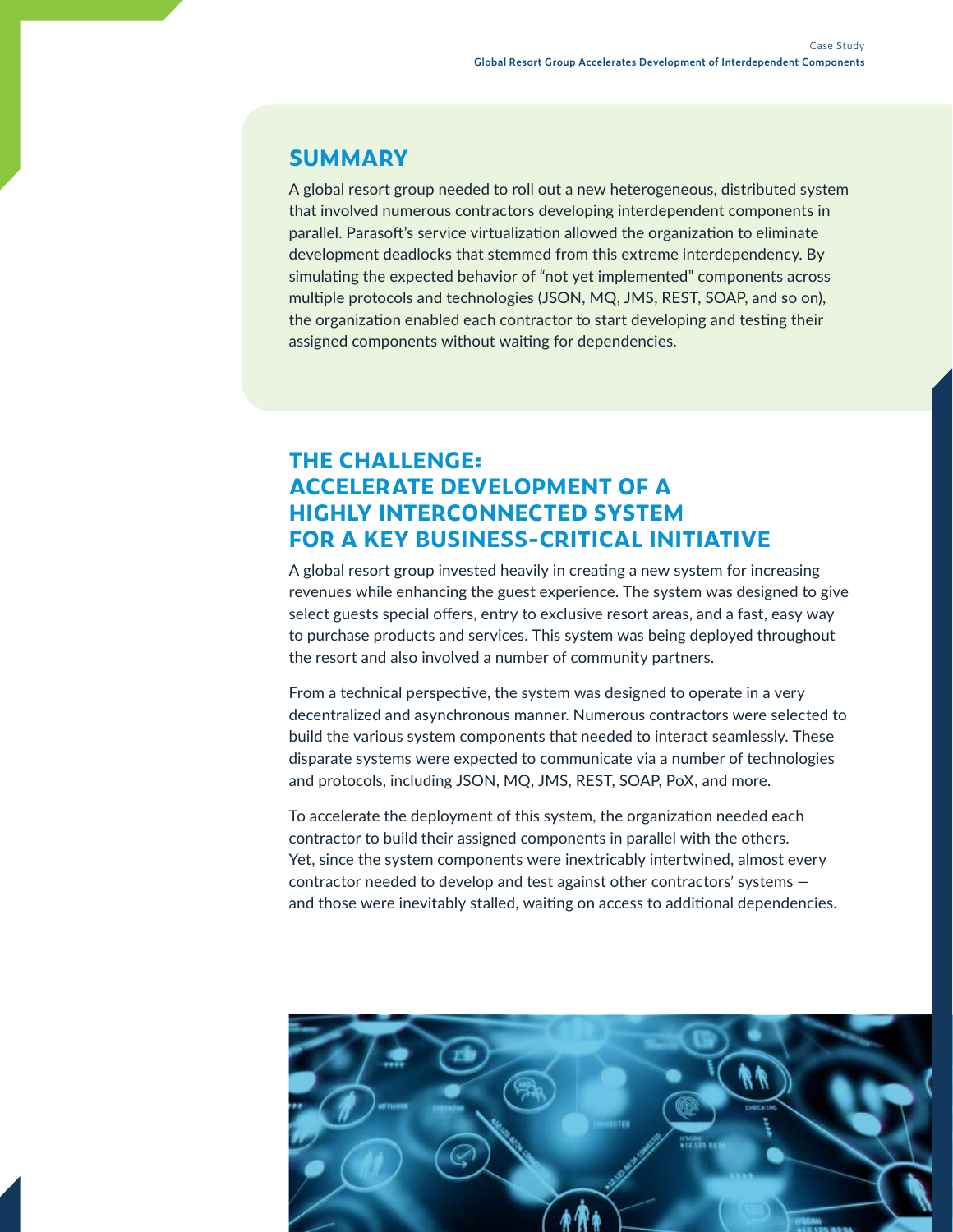**3**

#### **SERVICE VIRTUALIZATION ENABLES CONTRACTORS TO DEVELOP IN PARALLEL**

Parasoft's service virtualization solution allowed the organization to break free of the deadlocks that stemmed from this extreme interdependency. By simulating the expected behavior of "not yet implemented" components, the organization enabled each contractor to start developing and testing their assigned components without waiting for dependencies.

Using Parasoft Virtualize, the organization established a central server hosting "virtual assets" that emulated the expected behavior of the various interfaces, which the contractors needed to interact with. These virtual assets were rapidly modeled from definition files and "from scratch" using an intuitive interface. It typically took less than 15 minutes to create a virtual asset that:

- » Exhibited non-trivial behavior like emulated stateful transactions.
- » Provided a broad range of responses by drawing upon data source values.
- » Could communication over multiple protocols such as JMS, MQ, and REST.

### **FLEXIBLE, REALISTIC VIRTUAL ASSETS**

The fact that a single virtual asset could communicate over multiple protocols became increasingly critical when the project required last-minute changes to the communication protocols used, for example from JMS to MQ. Rather than having to build new virtual assets, they could simply adapt their existing ones in less than five minutes.

As components were completed, the organization began substituting some actual components for the virtual ones. The virtual assets were so realistic that contractors didn't notice the difference when performing their integration testing. This enabled uninterrupted development and testing throughout the project.